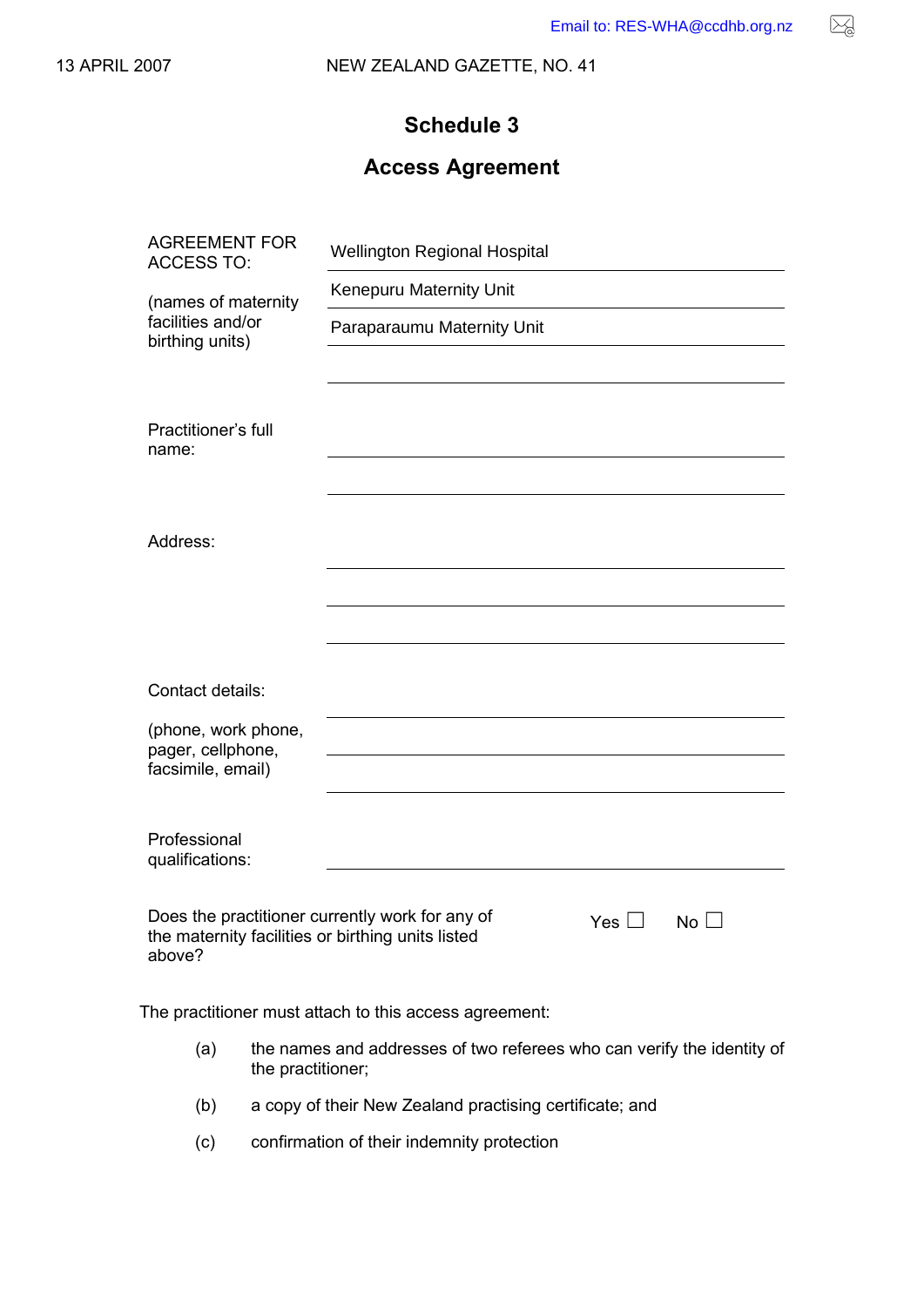The practitioner confirms that all the information provided above is true and correct and agrees to be bound by the terms and conditions of this access agreement.

| Practitioner's<br>signature: |  |
|------------------------------|--|
| Date:                        |  |

The provider of the maternity facilities and birthing units listed above agrees to be bound by the terms and conditions of this access agreement.

Signed for and on behalf of the provider of the maternity facilities and birthing units listed above:

Provider:

Capital & Coast DHB

Signature:

Name:

Position:

Date:

The information provided in this access agreement is collected by the maternity facility for the purpose of issuing and maintaining the agreement, and will not be used for any other purpose.

# Terms and conditions of access to a maternity facility or birthing unit

## *Purpose of this agreement*

## **1 Purpose**

- (1) The practitioner named above is a practitioner as defined by the Primary Maternity Services Notice 2007 issued pursuant to Section 88 of the New Zealand Public Health and Disability Act 2000 (the "Notice"). The practitioner has requested access to the maternity facilities and/or birthing units listed above (the "facility" or "facilities") for the purpose of providing labour and birth and inpatient postnatal care to the practitioner's maternity clients.
- (2) This access agreement provides the practitioner with access to the services of the facilities as specified in the service specifications for Maternity Facility Services and Birthing Unit Services issued by the Ministry of Health, in accordance with the terms and conditions set out in this access agreement.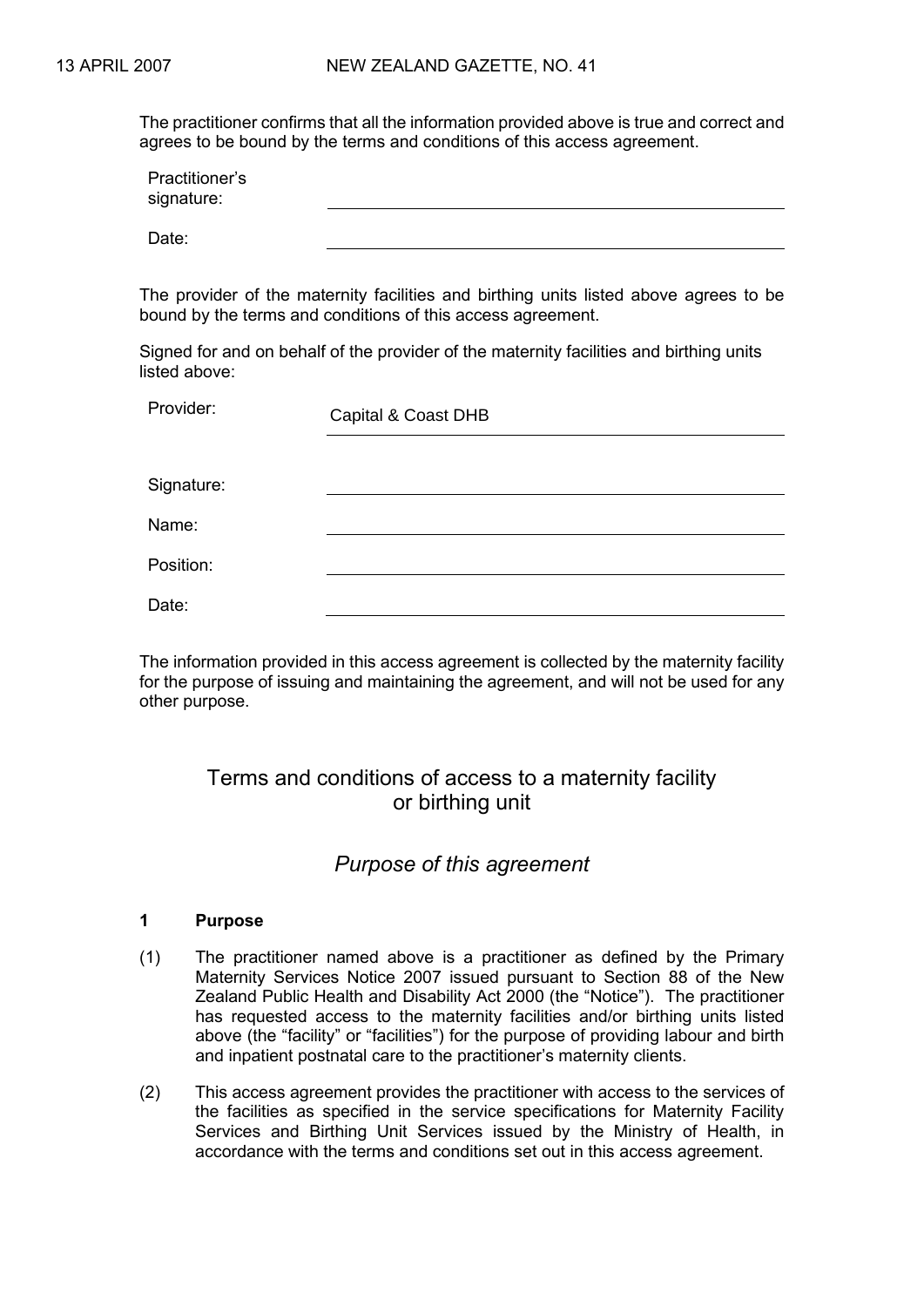## *Obligations of both parties*

### **2 Clinical safety**

Primary maternity services will be provided in a clinically safe manner. This means that primary maternity care provided by the practitioner or the facilities must be based on the application of the best available knowledge derived from research and clinical expertise that incorporates the skills and standards of the relevant profession.

## **3 Cultural safety**

Primary maternity services will be provided in a manner that recognises cultural differences and is sensitive to the cultural traditions, protocols and customs of the woman.

## **4 Māori health outcomes**

Primary maternity services are intended to achieve Māori health outcomes and reduce Māori health inequalities by facilitating access to maternity services by Māori, ensuring appropriate pathways through those services and that maternity services address the primary maternity needs of Māori.

## **5 Referral guidelines**

Both parties will take into account the Guidelines for Consultation with Obstetric and Related Specialist Medical Services that identify clinical reasons for consultation with a specialist and that are published by the Ministry of Health from time to time, when providing primary maternity services.

#### **6 Policies and procedures**

- (1) All relevant administrative policies of the facilities are to be available to the practitioner in those facilities.
- (2) All clinical policies and procedures of the facilities regarding the provision of primary maternity services will be developed, reviewed or updated by the facilities through the establishment of a working group. The working group will be established by the provider of the facilities from time to time, and will be comprised of representatives of the facility, representatives of the practitioners who have access agreements in respect of the facility, and the professional organisations of those practitioners. All clinical policies and procedures should be evidence based and consistent with any nationally developed guidelines.
- (3) All clinical policies and procedures of the facilities will form the basis of primary maternity care provided in the facilities, and must be available to the practitioner.

### **7 Relationship between the maternity facility or birthing unit and the practitioner**

- (1) The relationship between the facilities and the practitioner gives the practitioner access to the facilities upon these terms and conditions, and is not to be construed as one of employment or a contract for service by the practitioner.
- (2) Subject to its obligations under the Health and Safety in Employment Act 1992, the facilities shall not inquire into or specify matters relating to the operation or administration of the practitioner's practice.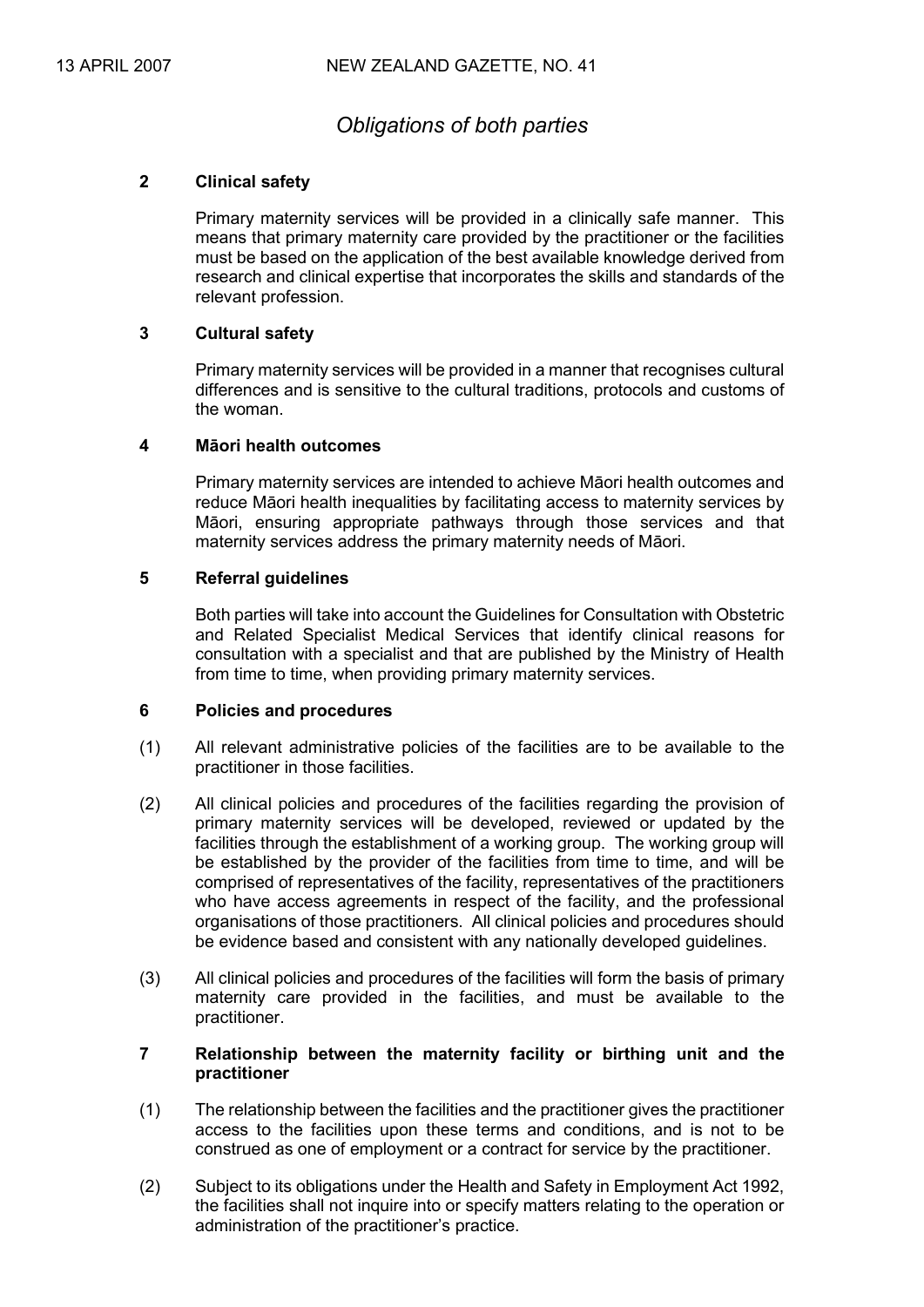#### **8 Complaints management**

- (1) Where a woman makes a complaint about a primary maternity service provided to her in the facilities, the party receiving the complaint will advise the woman of the appropriate avenues for complaint.
- (2) If the practitioner and the facilities both have responsibilities in respect of the service complained about then, with the consent of the woman, the party who receives the complaint shall discuss the issue with the other party.

#### **9 Dispute management**

- (1) If any issue arises between the practitioner and the facilities in relation to the interpretation of, obligations under or compliance by either party to the terms of this access agreement, the practitioner and the facilities shall use their best endeavours to settle the dispute by agreement. The management of any dispute must be by a process that is mutually agreed by both parties.
- (2) The relevant professional organisation should be considered as a resource in preventing or managing any dispute.

#### **10 Suspension**

- (1) The General Manager of the facilities shall have the right and complete discretion to immediately suspend access by the practitioner to the facility in the event of a serious complaint being made of gross misconduct, negligence, or a substantial or repeated breach of this agreement by the practitioner.
- (2) Within 48 hours of the suspension, the facilities will provide the practitioner with written reasons for the suspension.
- (3) The practitioner and the facilities shall use their best endeavours to manage the suspension by a process that is mutually agreed by both parties. The relevant professional organisation should be considered as a resource in managing the suspension.

## *Obligations of the practitioner*

## **11 Compliance with Statutes and Regulations**

The practitioner undertakes and agrees that all statutory, regulatory, legal, and professional requirements that apply to primary maternity services provided by them are complied with.

## **12 Qualifications**

- (1) The practitioner shall at all times be one of the following:
	- (a) a general practitioner, meaning a health practitioner who is, or is deemed to be, registered with the Medical Council of New Zealand (established by the Health Practitioners Competence Assurance Act 2003) in the vocational scope of practice of general practice and holds an annual practicing certificate and a Diploma in Obstetrics (or equivalent, as determined by the New Zealand College of General Practitioners); or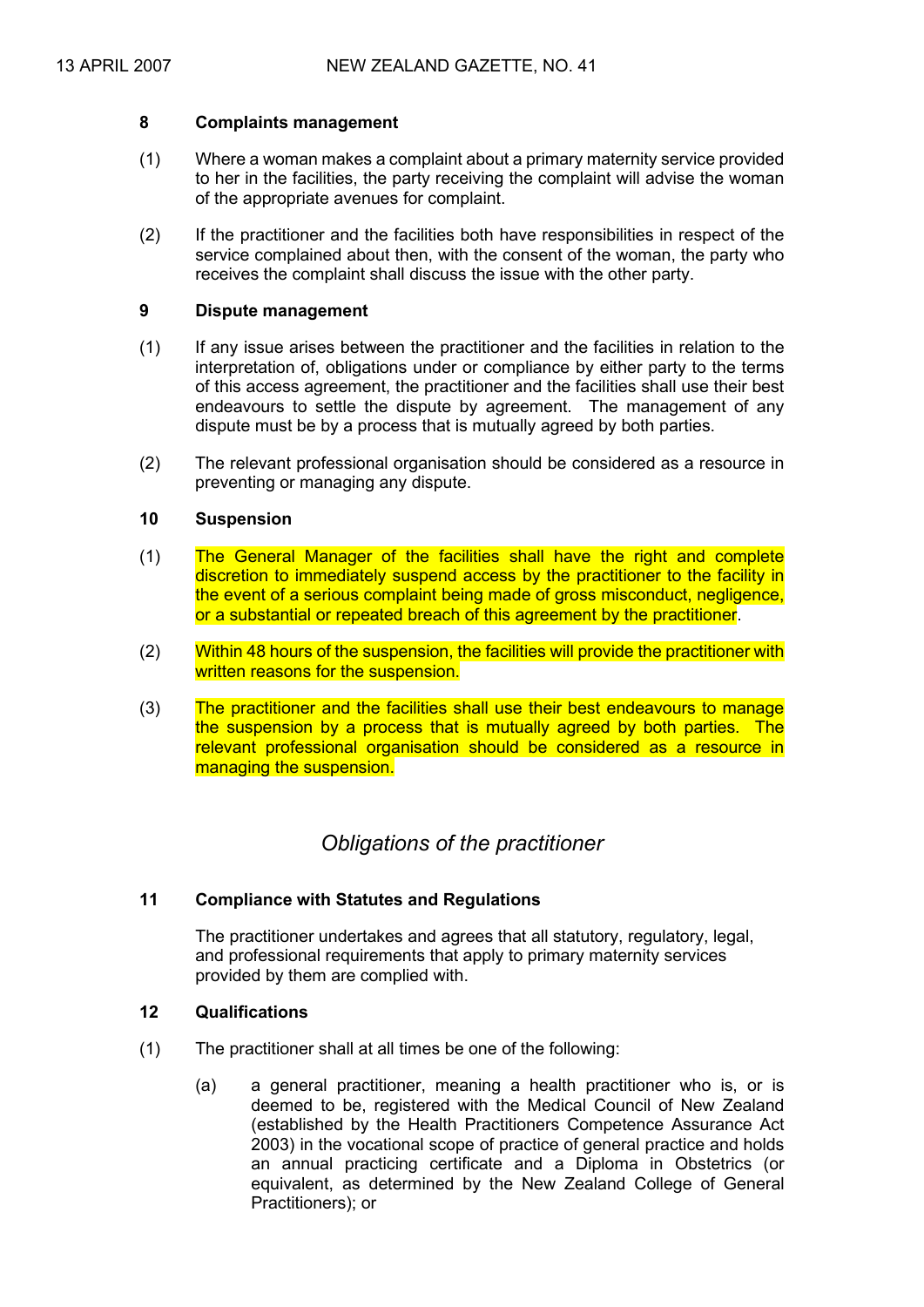- (b) a midwife, meaning a health practitioner who is, or is deemed to be, registered with the Midwifery Council (established by the Health Practitioners Competence Assurance Act 2003) as a practitioner of the profession of midwifery and holds an annual practicing certificate; or
- (c) an obstetrician, meaning a health practitioner who is, or is deemed to be, registered with the Medical Council of New Zealand (established by the Health Practitioners Competence Assurance Act 2003) in the vocational scope of obstetrics and gynaecology and holds an annual practicing certificate.
- (2) The practitioner will inform the facilities of any change in their practising status or any conditions attached to their annual practising certificate.

#### **13 Professional responsibilities**

- (1) The practitioner agrees that he or she is fully responsible for his or her own professional practice.
- (2) The practitioner will explain to the woman the relationship between the practitioner and the facility.

## **14 Clinical competencies**

- (1) The practitioner is responsible for having the appropriate clinical competencies if the practitioner provides a woman with any one of the procedures listed below during labour and birth in consultation with a specialist:
	- (a) management of women with epidurals;
	- (b) management of women requiring induction and augmentation;
	- (c) management of women requiring instrumental vaginal deliveries;
	- (d) interpretation of CTGs.
- (2) The practitioner must inform the facilities whether they have the appropriate clinical competencies to provide women in their care with any of the procedures listed in subclause (1) above.

## **15 Participation in protected quality assurance activities**

- (1) The practitioner will participate in quality assurance activities declared by the Ministry of Health to be protected quality assurance activities under section 54 of the Health Practitioners Competence Assurance Act 2003 that are relevant to the provision of primary maternity services in the facilities, including perinatal mortality review meetings where such meetings are protected quality assurance activities.
- (2) A list of all the protected quality assurance activities that are relevant to that facility must be available to the practitioner in the facility.

#### **16 Indemnity Protection**

The practitioner shall maintain appropriate professional indemnity protection at all times during the term of this agreement.

#### **17 Students**

The practitioner shall be responsible for any student accompanying the practitioner in conjunction with a School of Midwifery or a School of Medicine.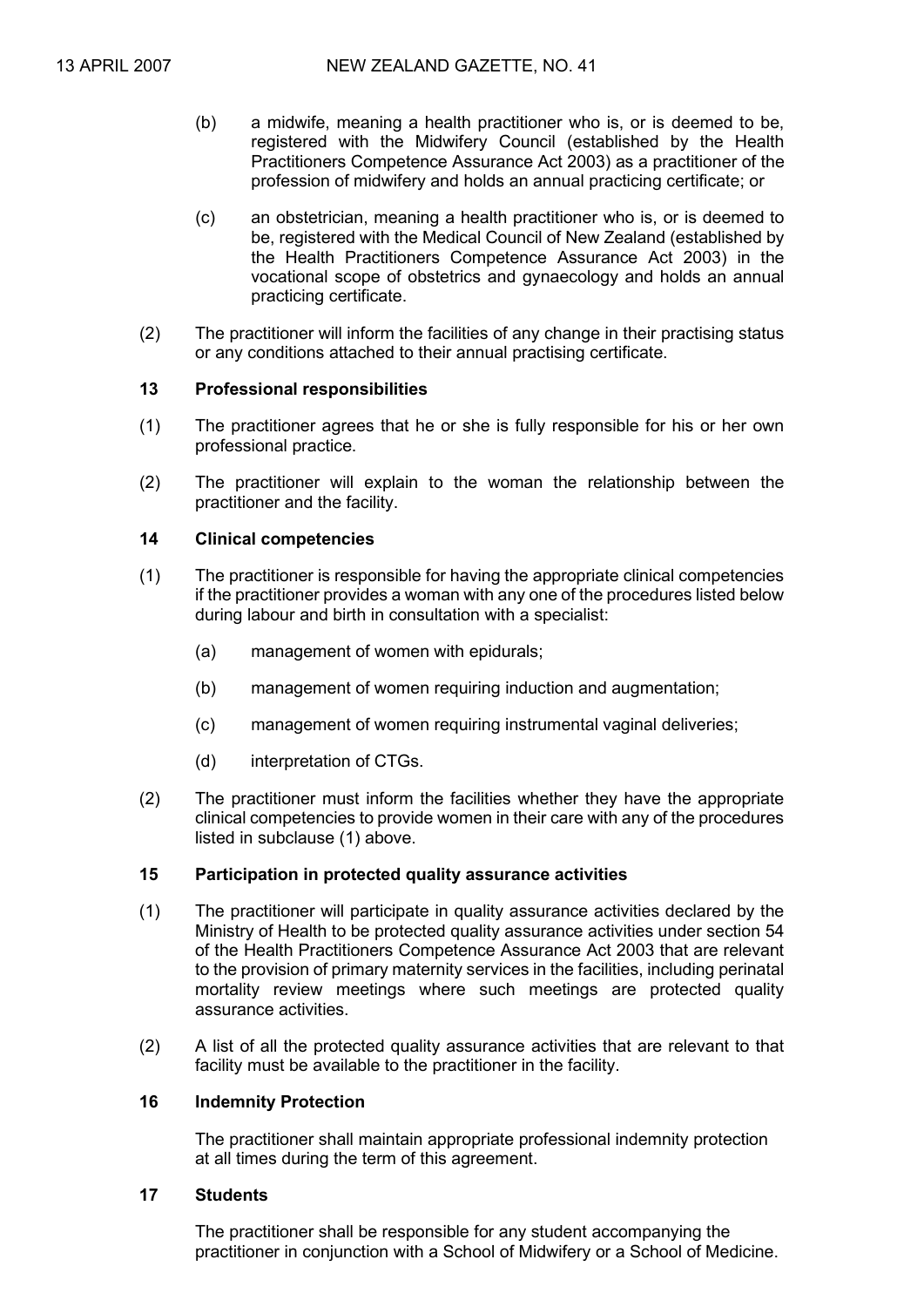#### **18 Availability**

- (1) The practitioner, or a back-up Lead Maternity Carer, will be available 24 hours a day, 7 days a week to provide community or hospital based assessment for urgent problems, other than acute emergencies, in accordance with clause DA6(2) of the Notice.
- (2) The practitioner must ensure that the back-up Lead Maternity Carer has a current access agreement with the facilities.

#### **19 Administrative Requirements**

The practitioner will meet any reasonable administrative requirements of the facilities to the extent necessary to enable the facilities to run an efficient and co-ordinated service.

#### **20 Contact Details**

The practitioner shall notify the facilities of any changes in their contact details.

## *Obligations of the facility*

#### **21 Health and Safety**

The facilities will comply with their obligations under the Health and Safety in Employment Act 1992, including taking all practicable steps to ensure that no hazard in or arising in the facilities harms a practitioner working on the premises, and warning practitioners of significant hazards in the facilities that would not normally be expected to arise in that type of place or work.

#### **22 Orientation**

The facility shall provide the practitioner with an orientation to its facility at a time mutually agreeable to both parties.

## **23 Education forums**

Where a practitioner provides care that includes any one of the procedures listed below (and in clause 14 of this access agreement), where the facilities provides access to educational courses or forums to its employees, the facilities will make available to the practitioner these updates and refresher courses;

- (a) management of women with epidurals;
- (b) management of women requiring induction and augmentation;
- (c) management of women requiring instrumental vaginal deliveries; or
- (d) interpretation of CTGs.